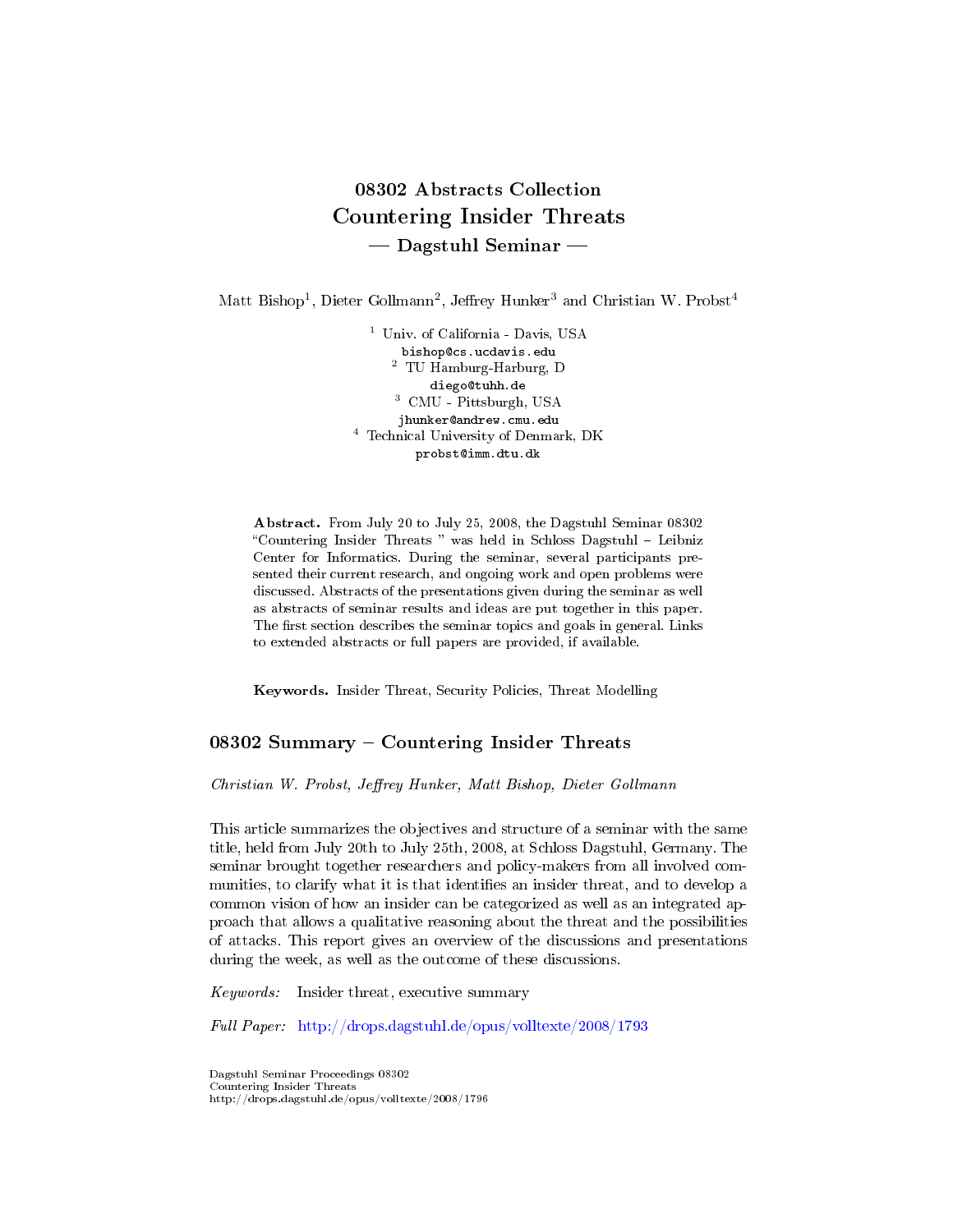# Combatting Insider Misuse, with Relevance to Integrity and Accountability in Elections and Other Applications

Peter G. Neumann (SRI International, US)

Various risks of insider misuse arise at different layers of abstraction. This observation leads to a perspective on insiders that is both hierarchical and contextdependent. This position paper examines systemic approaches that might be most useful in overcoming the risks. It applies these approaches to the problems of developing and operating computer-related systems that would be suitable for use in applications requiring trustworthy systems and networking, such as critical infrastructures, privacy-preserving database systems, voting systems, and so on. It also examines the relevance of the Saltzer-Schroeder security principles to elections.

Ultimately, insider misuse cannot be sensibly addressed unless signicant improvements are made in system and networking trustworthiness, architecturally, developmentally, and operationally.

Some of the distinctions presented here are intentionally not all clear-cut. There are nuances that must be considered, because blurrings exist among what some people might superficially think are dichotomies. These subtleties can be quite signicant in assessing how we should approach insider misuse within the more general context of system and network trustworthiness.

This position paper draws on and extends an earlier one, The Challenges of Insider Misuse, that the author wrote for the 1999 RAND Workshop on Preventing, Detecting, and Responding to Malicious Insider Misuse, 16-18 August 1999, of which he was a co-organizer. Sadly, many of the conclusions of that earlier analysis are still relevant today.

Keywords: Insider threat, security policy, access control

## What is the Insider Problem?

#### Matt Bishop (Univ. of California - Davis, US)

The insider problem has long been considered one of the most serious threats to computer security, and one of the most difficult to combat. But the problem has never been defined precisely. Our work presents a definition of the insider problem and shows how the denition enables an analysis of the set of problems traditionally lumped into the "insider problem". It introduces a hierarchy of policy abstractions, and argues that the "insider" is defined in discrepancies between the different layers of abstraction. It also presents a methodology for analyzing the threat based upon our definitions.

Joint work of: Matt Bishop; Carrie Gates; Sophie Engle; Sean Peisert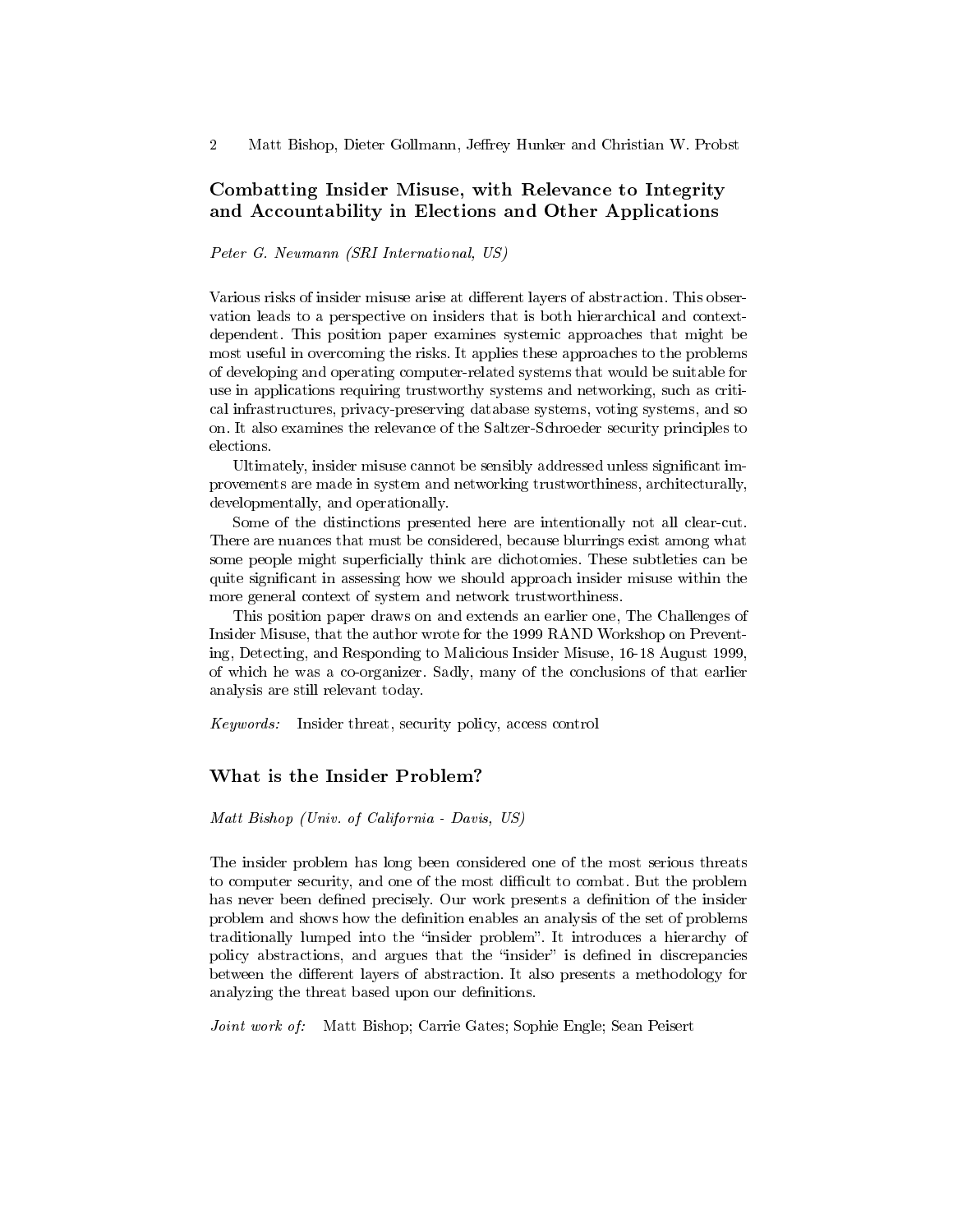### The Insider Threat and Security Management

#### Lizzie Coles-Kemp (RHUL - London, GB)

An organisation often regards an insider as a member of the organisation who is, in some way, empowered to represent it. Traditionally information security management frameworks and systems have a specific formal process for accepting an individual into an organisation and for removing an individual from an organisation but rely on policy compliance, incident management and audit processes for security management of the insider.

A study of 36 organisations and their security management structures concluded that an organisation has multiple views and beliefs about information security and how it should be managed. Compliance is only one of those views. Moreover the study concluded that there are aspects of organisational culture and structure which affect both how those views are expressed and the security management forms they give rise to.

Organisational sociology and theories of organisational management and structure help us to better understand how these different views of information security are formed. They also provide different perspectives through which to evaluate traditional security management methods for responding to the insider threat. This talk presents a number of those theories and summarises the conclusions from case studies in which those theories were applied.

## Modeling and Classifying Security Vulnerabilities

#### Sophie Engle (Univ. of California - Davis, US)

This work began by observing that most classification schemes today are adhoc and classify bugs which tend to lead to vulnerabilities, but not classify vulnerabilities themselves. We ask two fundamental questions: (1) what is the difference between a bug and vulnerability, and  $(2)$  is it possible to build a non ad-hoc vulnerability classification framework based on characteristics? This has led to the creation of a formal model of security, policy, and vulnerabilities based on the Turing machine. By applying this model to the problem of insider threat, we are able to offer different categories of insider threat, and provide insight to where, why, and how insiders may pose a threat to an organization.

Keywords: Security, policy, vulnerabilities, insider threat, insider problem, formal model, classification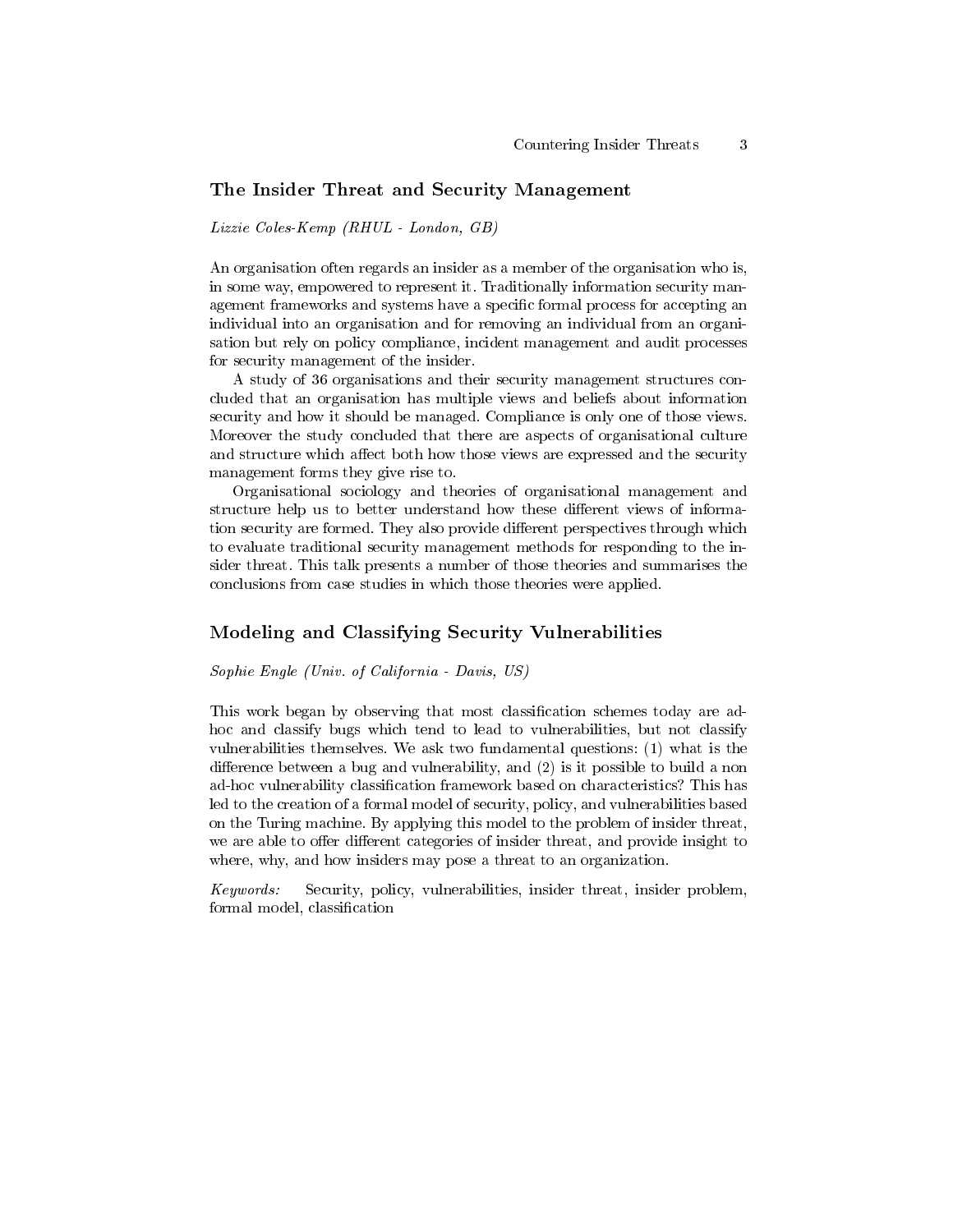## The Insider Threat from the Business Perspective

Ulrich Flegel (SAP Research Center Karlsruhe, DE)

We present our view on the insider threat from the business perspective of our customers. This encompasses two parts.

In the first part we summarize the state of the art of fraud detection in practice and show the relations between the technology for fraud detection and intrusion detection. We identify prospective directions for further investigation and imminent challenges.

In the second part we investigate the privacy dimension of collaborative fraud detection envisioned for outsourcing scenarios. Firstly, we investigate the privacy requirements derived from privacy law and present the resulting judicial argument for pseudonymizing audit data generated for the purpose of fraud detection. Second, we summarize the requirements for such pseudonymization derived from the requirements of the misuse detection approach for fraud detection. Third, we describe our approach for pseudonymization of audit data and two approaches for hiding timestamps in audit data.

Keywords: Insider threat, occupational fraud, privacy law, PET, logical clocks, pseudonyms

Joint work of: Flegel, Ulrich; Kerschbaum, Florian; Wacker, Richard; Vayssiére, Julien; Bitz, Gunter

Extended Abstract: <http://drops.dagstuhl.de/opus/volltexte/2008/1794>

Extended Abstract: <http://drops.dagstuhl.de/opus/volltexte/2008/1795>

# Detecting Potential Insider Threats in Policies for E-Systems

Michael Huth (Imperial College London, GB)

Increasingly, access to electronic systems or system resources is regulated through the enforcement of policies. These policies are often composed of policies that reside at different locations and are written with local concerns in mind. Such complex policies, as abstract and potentially remote access interfaces, can thus blur the boundaries between insiders and outsiders, and may enable outsiders to become insiders without entering inside a physical domain.

The semantics of real policies is typically given by "the compiler" or "the standard", creating an obstacle to formal and automated analysis. The academic literature, as another extreme, features toy policy languages with formal semantics such that writing policies, let alone analyzing them, often requires the expertise of a PhD.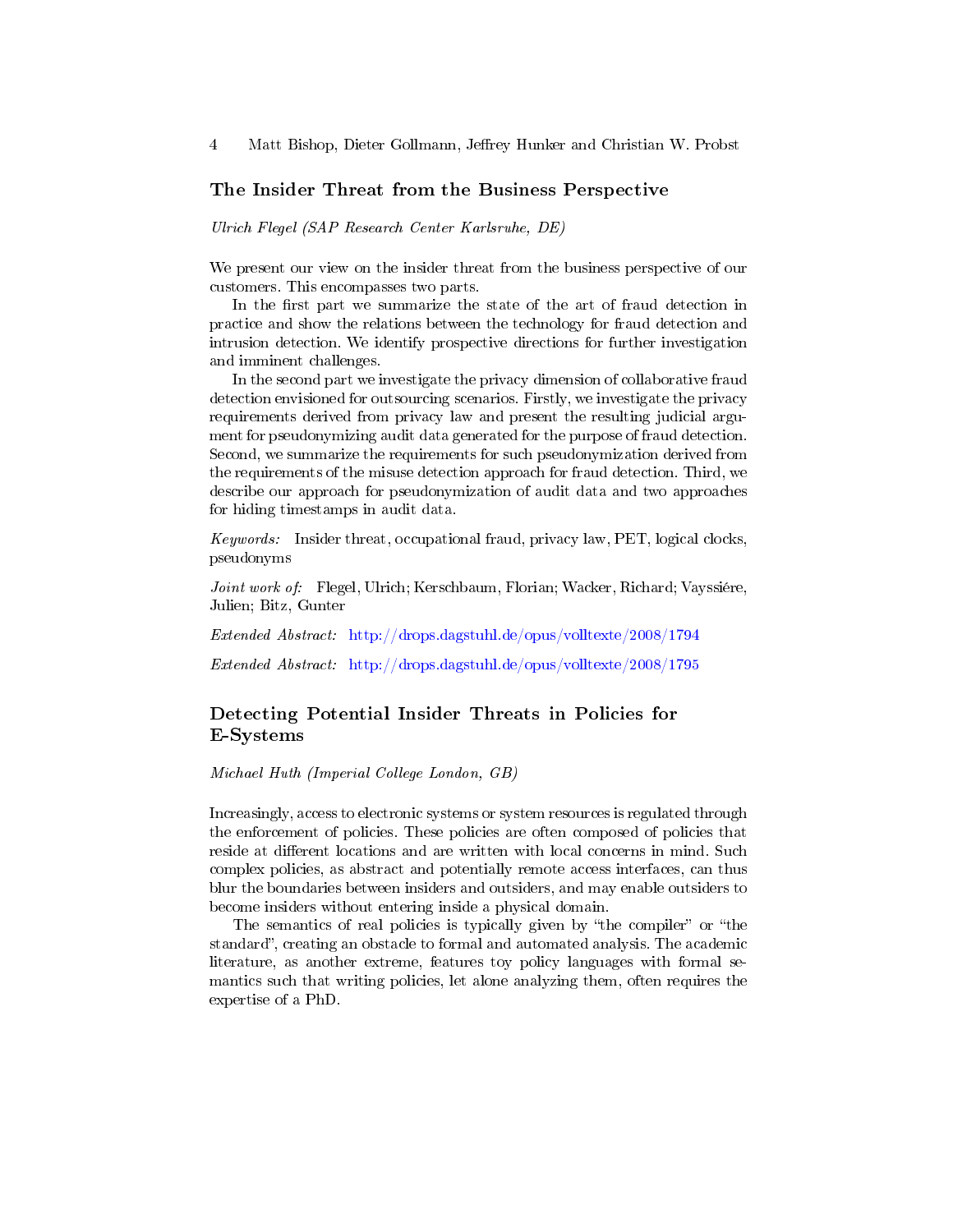In this talk we ponder the feasibility of narrowing this gap between practical but meaningless policy-driven systems and theoretical but inadequate policy languages such that better static or dynamic detection techniques for potential insider threats can be developed.

Keywords: Policies, access control, policy implementation, formal methods

## Software Assurance for Countering Insider Threats

Jan Jürjens (The Open University - Milton Keynes, GB)

Compliance frameworks, laws and regulations such as Sarbanes Oxley, Basel II, Solvency II, HIPAA etc. demand from companies in a more and more rigorous way to demonstrate that their organisation, processes and supporting IT landscape implement and follow a set of guidelines at differing levels of abstraction, which have the goal to limit the risks arising from insider threats. This work aims to contribute to a software engineering process which is driven by security, risk and compliance management considerations.

We concentrate on a part of this approach that focusses on the question how one can use software engineering methods and tools to enforce that the configuration of a system enforces the security policies that arise from business compliance regulations, with an emphasis on security policies that aim to counter insider threats. We present tool support for Model-based Compliance Engineering, i.e. for the model-based development and analysis of software configurations that ensures compliance with security policies. It allows one to check UML models of business applications and their configuration data for adherence to security policies and compliance requirements. The tool is based on standardized data formats, such as UML and XML, which makes its integration into existing business architectures as efficient as possible.

More information at: http://mcs.open.ac.uk/jj2924/research

Full Paper: <http://mcs.open.ac.uk/jj2924/publications/papers/fase08.pdf>

See also: J. Jürjens, J. Schreck, and Yijun Yu: Automated Analysis of Permission-Based Security using UMLsec. FASE 2008 (ETAPS)

#### Countering Insider Threats - a governmental view

Volker Kozok (Bundesministerium der Verteidigung - Bonn, DE)

"Governmental" Definition: Insiders are individuals who are or previously have been authorized to use the information systems they eventually employed to penetrate harm.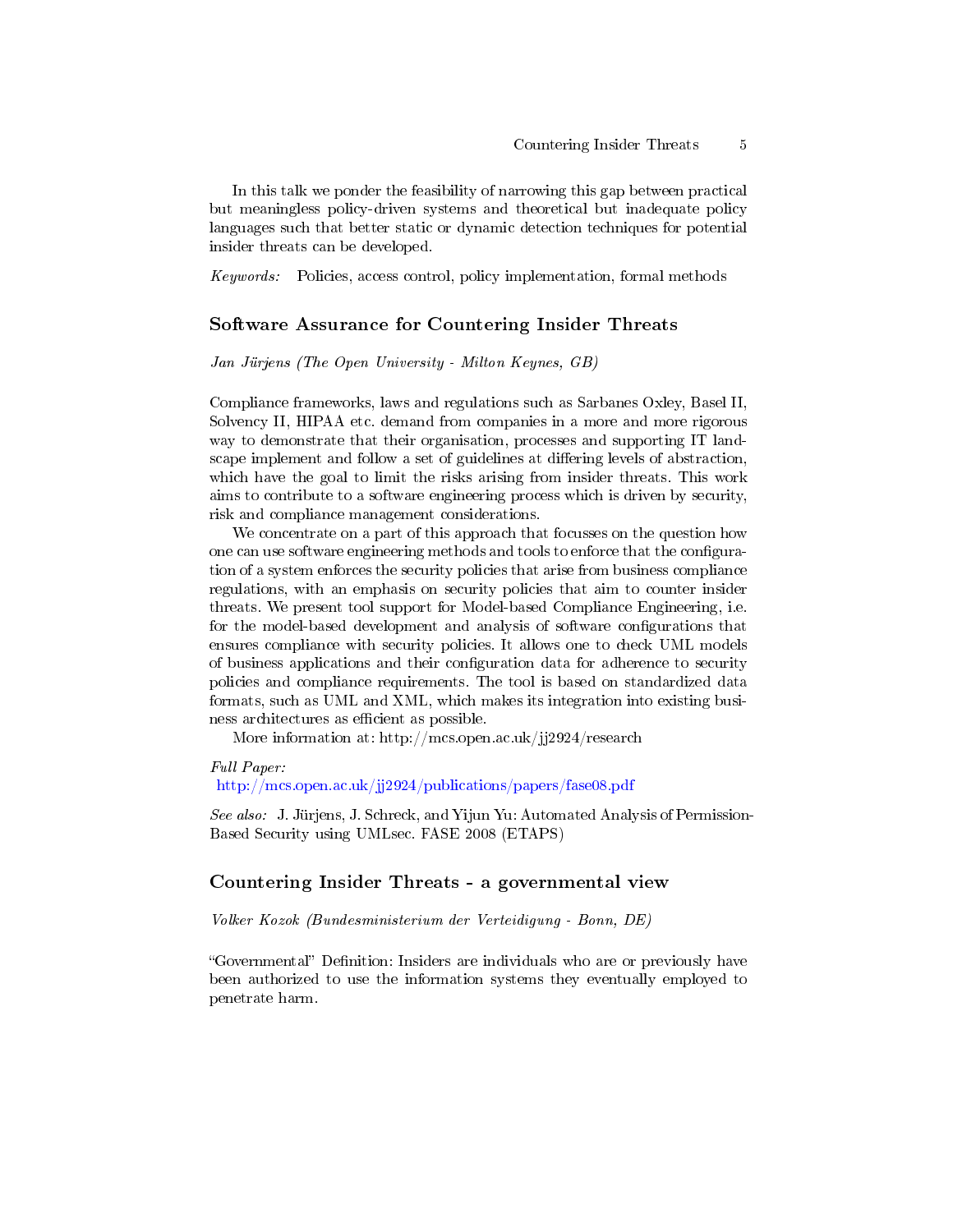Insiders in the governmental area are soldiers, officials, employees, are laborers. The important aspect of governmental insiders is that they have the duty of allegiance, are mostly security checked and trained, working with information that is classified "official secret".

Cases include unauthorized or illegal attempts to view, disclose, retrieve, delete, change, or add information; exceed or misuse an authorized level of network, system or data access in a manner that affected the security of data, systems or daily business operations of the Federal Armed Forces. Most cases are the use of IT-systems for private purposes.

The reactions consist of disciplinary or labor law sanctions from the internal organization, or in the criminal cases from law enforcement.

Keywords: Critical infrastructure, legal aspects, incident management, motivation

## Systematizing Insider Threat Mitigation

George Magklaras (University of Oslo, NO)

The talk outlines a range of techniques that facilitate predictive insider threat modeling. The results of a specific Insider Misuse survey are presented followed by a system-oriented taxonomy that classies misusers according to systemlevel detectable consequences. It is important to relate a threat to an insider. Various Insider Threat predictive models are discussed and an Insider Threat Prediction Specification Language expressing system-level specific threat metrics is introduced.

The talk includes extensive references to relevant research areas and should be used mainly as reference material. The research is conducted at the Information Security and Network Research Group, University of Plymouth, UK.

Keywords: Insider Threat, predictive modeling, Domain Specific Languages (DSL), Insider Threat Taxonomy

#### Beyond Dolev-Yao

Jan Meier (TU Hamburg-Harburg, DE)

This talk proposes to analyze security protocols in the face of insider attacks. In contrast to Dolev-Yao attackers, insiders have initial knowledge. By allowing for insiders, the focus of the protocol analysis shifts. It is no longer the prime goal to verify if an attacker is able to obtain certain information. What becomes more important is what insiders can do with such information. In order to limit the impact of insiders, they should not be able to use information from one protocol run in another protocol run. To verify this additional protocol goal, this talk proposes to model actions insiders can perform. Having a way to measure the impact of insiders enables protocol designers to build more insider-resistant protocols.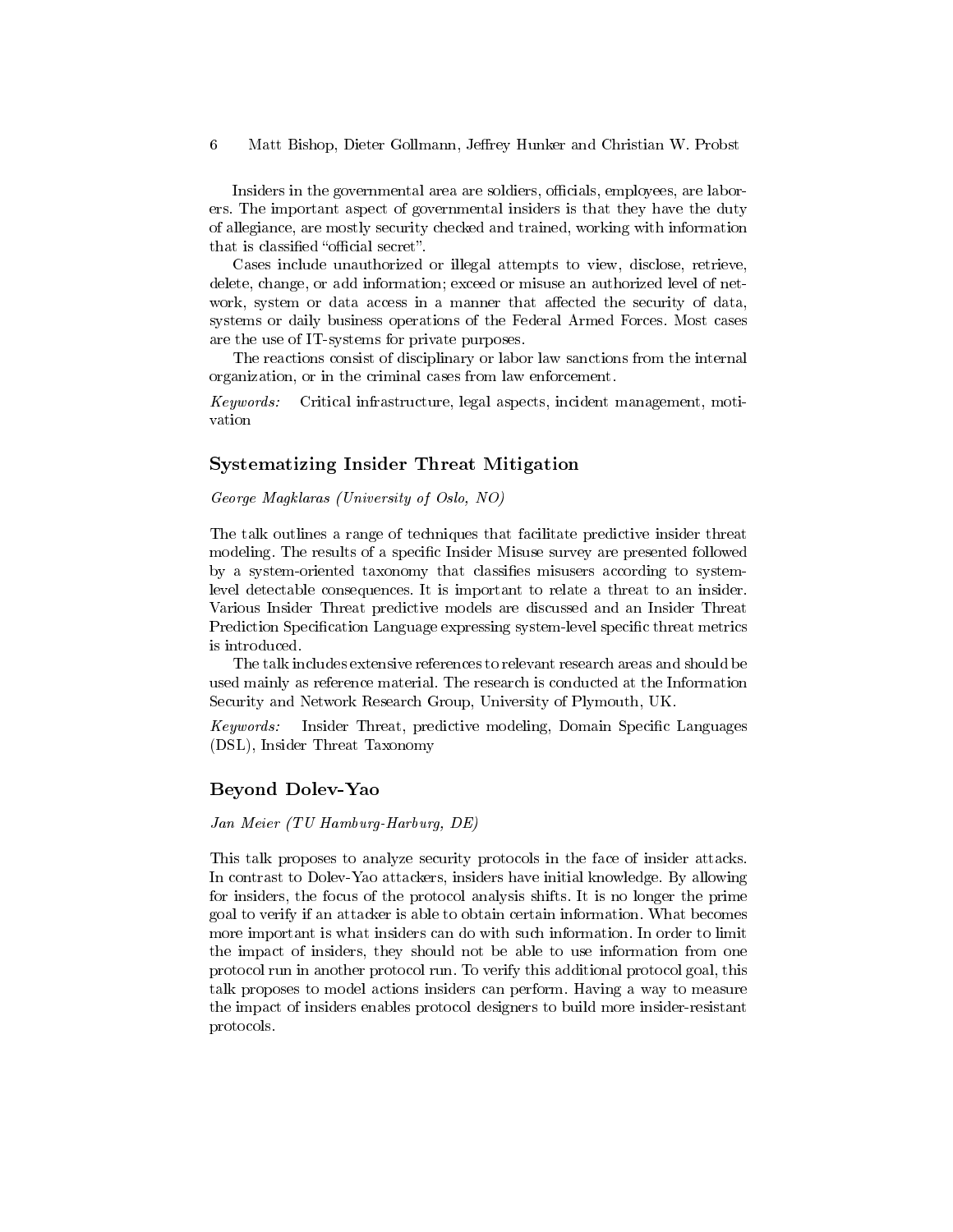#### Some examples from real life

Vebjorn Moen (GE Money Bank - Stavanger, NO)

A short overview of which kind of insider problems we experience in GE Money Ban k, and how we work to handle the risk.

## Making Attack Analysis as Simple as Possible, and no Simpler

Sean Peisert (Univ. of California - Davis, US)

Anomaly detection and misuse detection can't stop the insider problem before it happens. The techniques can reduce the insider problem in some ways, but they can't come close to eliminating it. For example, misuse detection doesn't work, by definition. Insiders are doing their jobs, and so how could we recognize them as intruders? In many cases, the best that we can do is analyze events after the fact. However, traditionally audit trails have been some combination of overwhelming, misleading, imprecise, or lacking in detail or scope. We assert that there are methods of addressing this issue, starting with the idea that there are some elements of intrusion analysis which are an art and some which are a science, and that although the proportion will undoubtedly become more scientific over time, there is a portion of the discipline which science can't and shouldn't try to address.

Thus we have started to work on the problem of intrusion analysis, and thus insider analysis, in two ways. First, we have developed a model of forensic logging, which helps to direct and understand the data necessary to log, and also helps to correlate that data once logged. But the amount of data can still be overwhelming to a human analyst who will perform their "analysis art," and so we are also developing methods to help signicantly prune away unrelated data that an analyst does not need to look at, and thus, the potential sources of attack or failure are signicantly reduced.

We hypothesise that forensics has focused nearly exclusively on analysts rather than presenting meaningful information to the people that actually care and can understand the significance and value of objects and events, and thus is best able to prioritize how to handle them. This makes the best use of human time by spreading the analysis effort, and it allows the lay-analysts to determine the appropriate level of necessary logging and then analyze that data in the context of their area of expertise.

However, to return to our original notion, if all one is doing is generating data, then we've already failed. We simply can't look through that much data on a regular basis. Thus our combined approach is to formalize a process for understanding how to prune data that we know is irrelevant (science), and then present it to the people who understand it best in a way that they can understand it and proceed accordingly (art).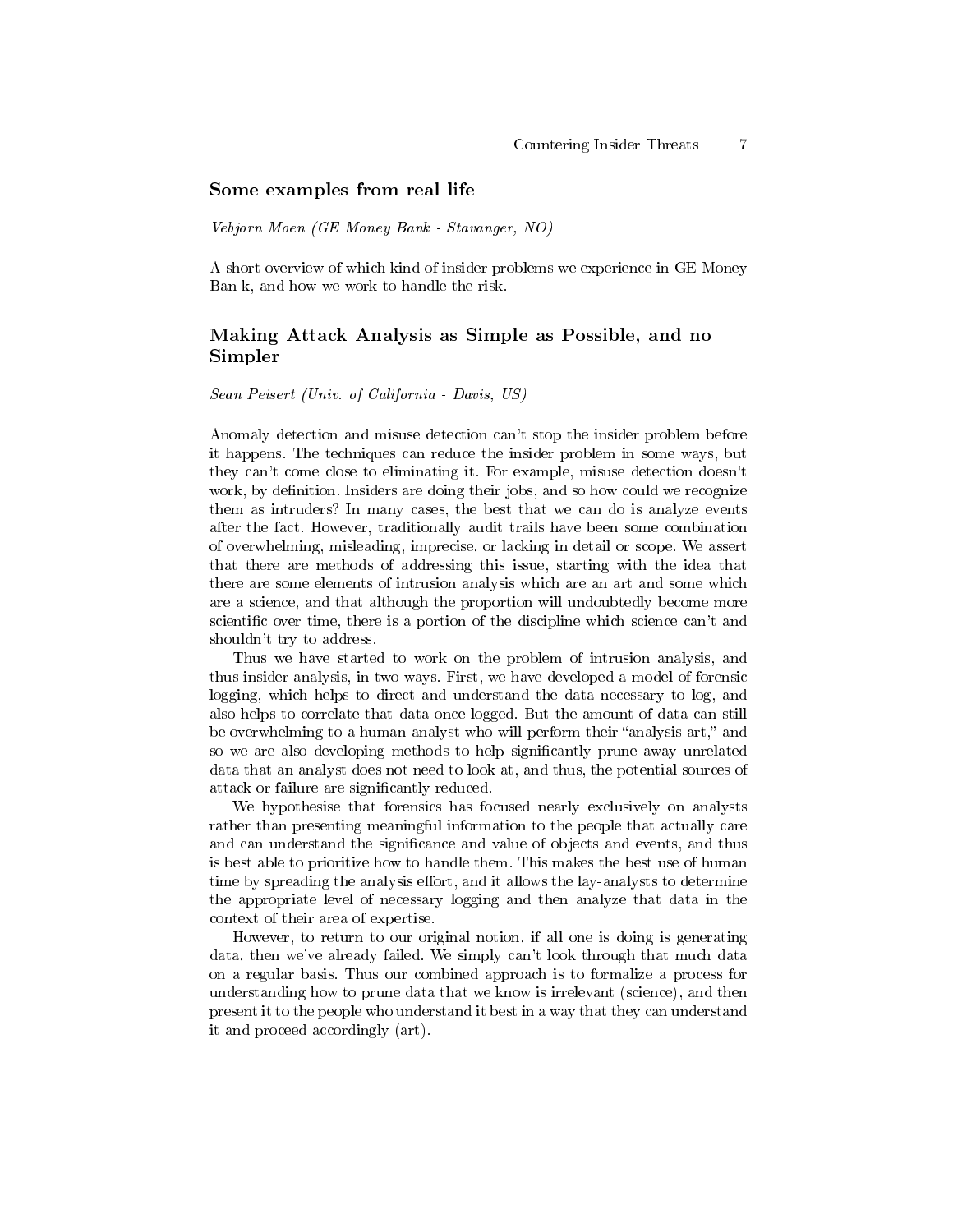Keywords: Insider, forensics, analysis, attack graphs, optimistic access control, transparent society

#### Towards a taxonomy of insider action

Joel Predd (RAND - Pittsburgh, US)

A framework is developed for organizing the four key dimensions of insider threats: the organization, the individual, the system, and the environment. The frame work is used as a basis for a taxanomy of insider actions that can be used to characterize different insider threats, and to identify distinguishing features of different insider actions. Implications of the taxonomy for response are discussed.

Joint work of: Joel Predd; Jeffrey Hunker; Shari Lawrence Pfleeger

## Modelling the Real World

Christian W. Probst (Technical University of Denmark, DK)

Analysing real-world systems for vulnerabilities with respect to security and safety threats is a difficult undertaking, not least due to a lack of availability of formalizations for those systems. Many approaches to assurance of (critical) infrastructure security are based on (quite successful) ad-hoc techniques. We believe that they can be signicantly improved beyond the state-of-the-art by pairing them with static analysis techniques.

We present an approach that formalises real-world systems as directed graphs, which in turn are mapped on a process calculus with support for access control. The process calculus provides the underlying semantics, which allows for easy development of analyses for the abstracted system. The system model is extensible, and allows modular composition of larger scenarios.

Keywords: Insider threat, formal model, access control

Joint work of: Christian W. Probst; René Rydhof Hansen

## Overview of the Human Factors Division, Department of Homeland Security, Science and Technology Directorate

Colby Raley (Strategic Analysis, Inc. - Washington, US), Patricia Wolfhope (Department of Homeland Defence, US)

The Human Factors Division of DHS S/T is moving far beyond classical human factors research and development to explore the "human factor" in all DHSrelevant problem spaces.

Human-machine optimization, biometrics, radicalization analysis and observational methods for the detection of suspicious behavior are being explored.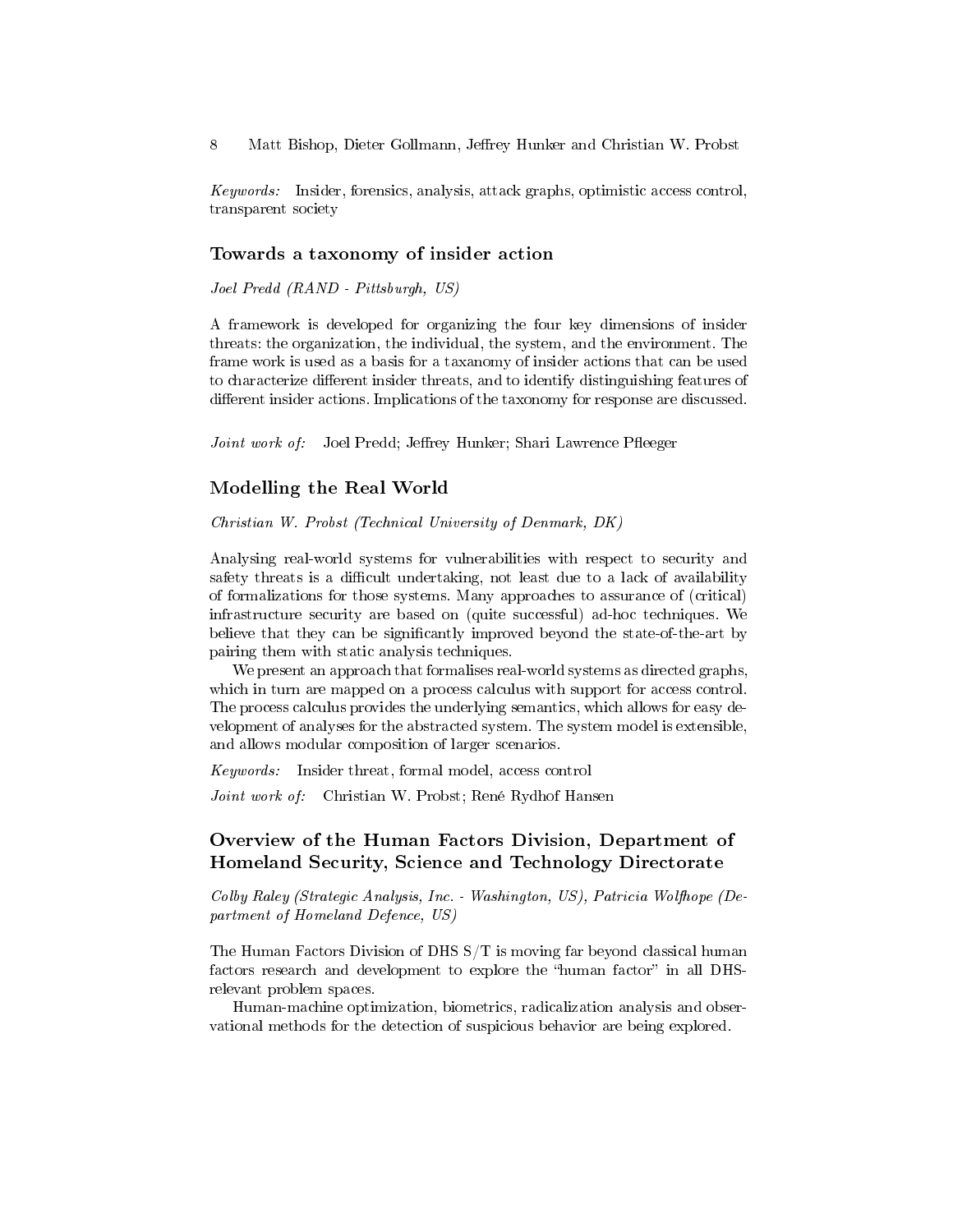# Insider Threat—What can we learn from Human Factors

M. Angela Sasse (University College London, GB)

- systems that are difficult to use lead to mistakes and a negative perception of security
- in an organisation where many users make mistakes, the behaviour of an inside attacker is hard to detect
- $n -$  need to get honest users "on-side"—human intelligence is only way of detecting novel attacks
- divide and conquer-control in areas associated with high risk, trust elsewhere
- any detected breach of trust must be dealt with, and seen to be dealt with

## Insider DoS on Access Control Systems

Ludwig Seitz (Axiomatics AB - Kista, SE)

Many modern access control systems support delegation. Naive implementations of the delegation chain verification algorithm allow for an insider denial of service attack against the access control system by introducing policies that trigger the worst-case complexity of the verification algorithm. This kind of attack is possible even if the insider only has been delegated very limited rights.

Keywords: Access Control, Delegation, Insider Attack, Denial of Service

# Insider Threat Detection: Host and Network Monitoring Techniques

Salvatore Stolfo (Columbia University, US)

We presented a definition of insider attack differentiating between masqueraders (attackers who impersonate another inside user) and traitors (an inside attacker using their own, legitimate credentials).

Our research at Columbia is sponosred by the Dartmouth College-hosted I3P organization with funding from the US Department of Homeland Security.

We presented background work on modeling user actions in order to detect abnormal user behavior indicative of masquerade attacks. Intent is modeled by categorizing commands. In particular search actions are especially important to identify likely masquerade attacks. The reasoning is that a masquerader lacks knowledge and would first search to learn what is available on the target system.

Our other line of work is of an offensive nature to confuse and deceive a traitor by leveraging uncertainty, to reduce the knowledge they ordinarily have.